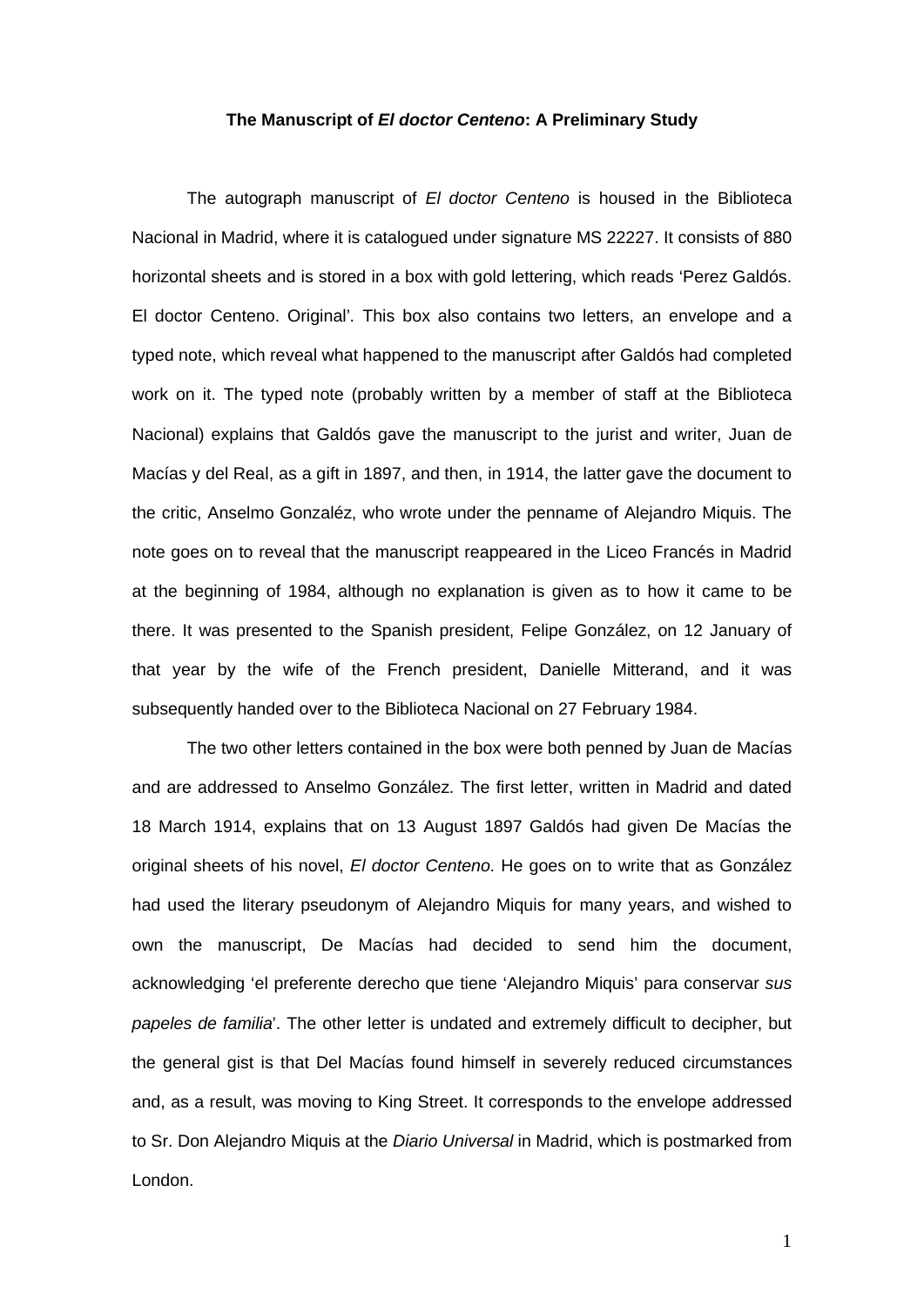To date the manuscript of *El doctor Centeno* has received very little critical attention. Alan Smith lists it in his catalogue of the Galdosian manuscripts kept at the Biblioteca Nacional in Madrid, and provides information about the number of pages and dates of composition.<sup>1</sup> He also notes a few of the manuscript's most salient features, such as its drawings. However, given the nature of the undertaking, his study does not go into any depth. José-Carlos Mainer, in his recent edition of the novel, mentions the manuscript briefly, stating that it contains numerous corrections, which he describes as 'de alcance limitado', and he also makes reference to a number of the drawings. $2$  With the exception of Smith's catalogue and Mainer's comments, Schnepf and Entenza de Solare appear to be the only other critics to have studied the manuscript of *El doctor Centeno* to date. Solare limits herself to pointing out a number of changes made to the manuscript, such as name changes, the practice of leaving gaps when Galdós was in doubt as to the name or term he wanted to employ, and changes to expression. However, she does not attempt to analyse these changes in any depth but rather uses them to highlight the potential for Galdosian manuscript studies.<sup>3</sup> Schnepf includes El *doctor Centeno* in his *Initial, Collective View* of the manuscripts and, like Solare, restricts himself to pointing out the more overt aspects, such as extraneous material, new and different characters, and art work.<sup>4</sup> Schnepf has dedicated one short article to the manuscript, which, again, focuses on its most prominent features, such as the changes made to the character of Pedro Polo.<sup>5</sup> While these works highlight interesting aspects of the manuscript, their scope clearly does not allow for any in depth analysis of the document.

<sup>1</sup> Alan E. Smith, 'Catálogo de los manuscritos de Benito Pérez Galdós en la Biblioteca Nacional de España', *Anales Galdosianos*, 20 (1985), 143-56. <sup>2</sup>

José-Carlos Mainer, *El doctor Centeno* (Madrid: Biblioteca Nueva, 2002), p. 58. <sup>3</sup>

Beatriz Entenza de Solare, 'Manuscritos galdosianos', in *Actas del Tercer Congreso Internacional de Estudios Galdosianos*, (Las Palmas: Cabildo Insular de Gran Canaria, 1989), pp. 149-61. <sup>4</sup>

Michael Schnepf, 'The Galdós Manuscripts: An Initial, Collective View', *South Atlantic Review*, 62 (1997), 1-17.

<sup>5</sup> Michael Schnepf, 'Galdós's *El doctor Centeno* Manuscript: Pedro Polo and other Curiosities', *Romance Quarterly*, 40 (1994), 36-42.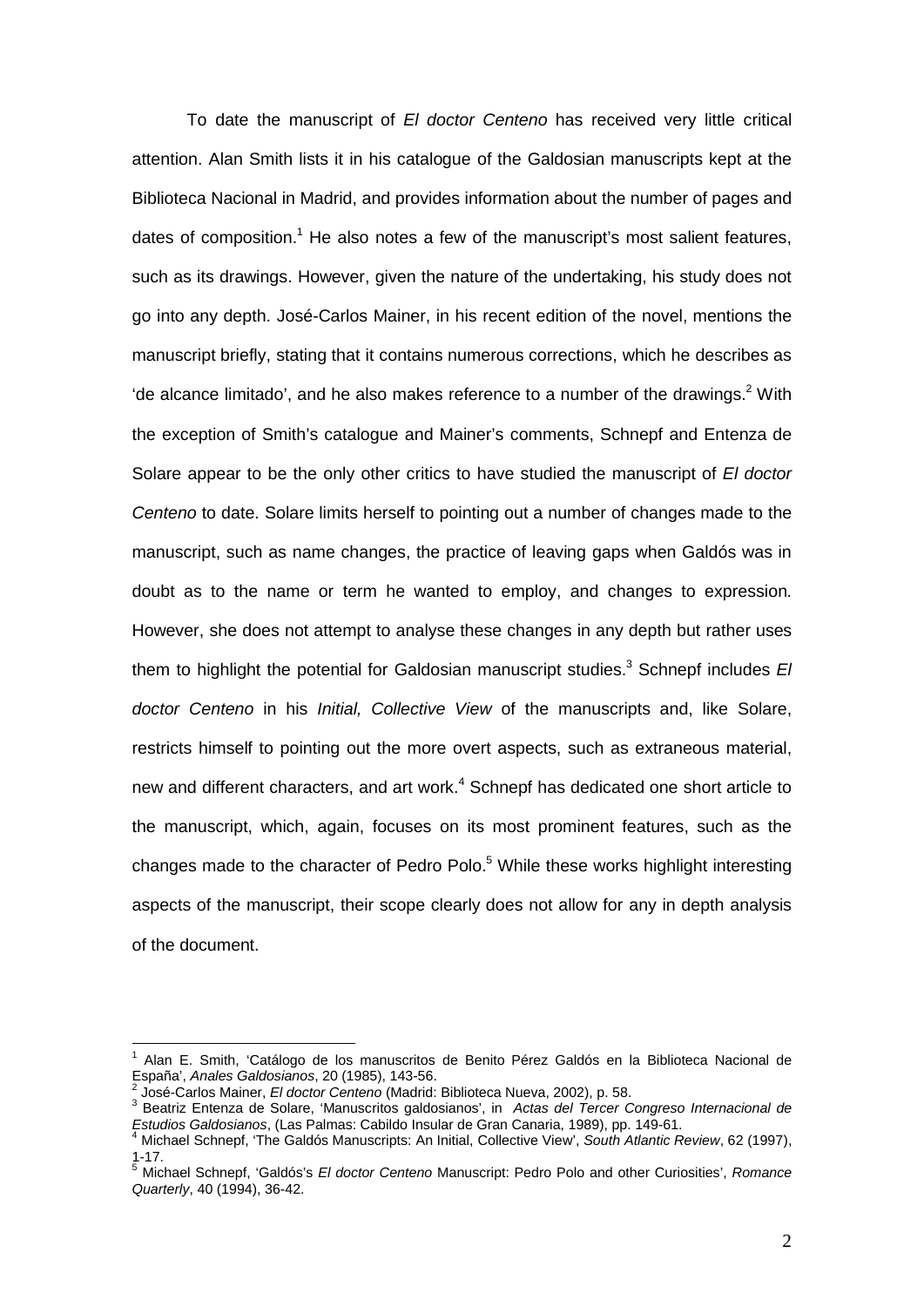The manuscript itself is divided into two parts, which are each numbered independently. Volume I consists of 391 pages, numbered from 1 to 385, and Volume II contains 489 pages, numbered from 1 to  $488.$ <sup>6</sup> The reason for the discrepancy between the actual number of pages and Galdós's numbering is that the novelist, when revising his work, would occasionally add or omit pages and, in order not to affect the numbering of the other sheets, would give the new page the same number as the previous one followed by a fraction or ordinal number. Alternatively, he would group together various page numbers on the same sheet. Thus, in Volume I the extra page added between 290 and 291 has been numbered 290-2º. Similarly, in Volume II, where pages 14 and 15 have been rejected, page 13 has become 13, 14 and 15. The size of the paper is 22 x 15.5 cm and paper of different qualities was used, some of which has yellowed slightly. The ink was originally black, although it has now faded to brown with age. Very little margin was left on either side of the sheet and each page contains, on average, 15-17 lines with approximately 10 words per line. The handwriting is often hard to decipher and it is further hampered by the numerous corrections that are made to the text, both above and below the line, sometimes of just one word but also of phrases and longer passages.

On the reverse of a number of the manuscript sheets there are pages that have been crossed-out in red or blue crayon. In Volume I there are 148 such pages, while Volume II contains 70. Most of these pages correspond to a primitive version of the novel, which, in accordance with previous studies on Galdosian manuscripts, will be referred to here as Alpha. A few of the reverse sides correspond to pages that were rejected from Beta, the final manuscript version, which was the one that was sent to the printers, as is indicated by the pencil marks of the various copyists who worked on the manuscript. Galdós often only wrote a few lines of text on the reverse pages that correspond to Beta before rejecting them.

<sup>&</sup>lt;sup>6</sup> Page 32 of Volume II is missing.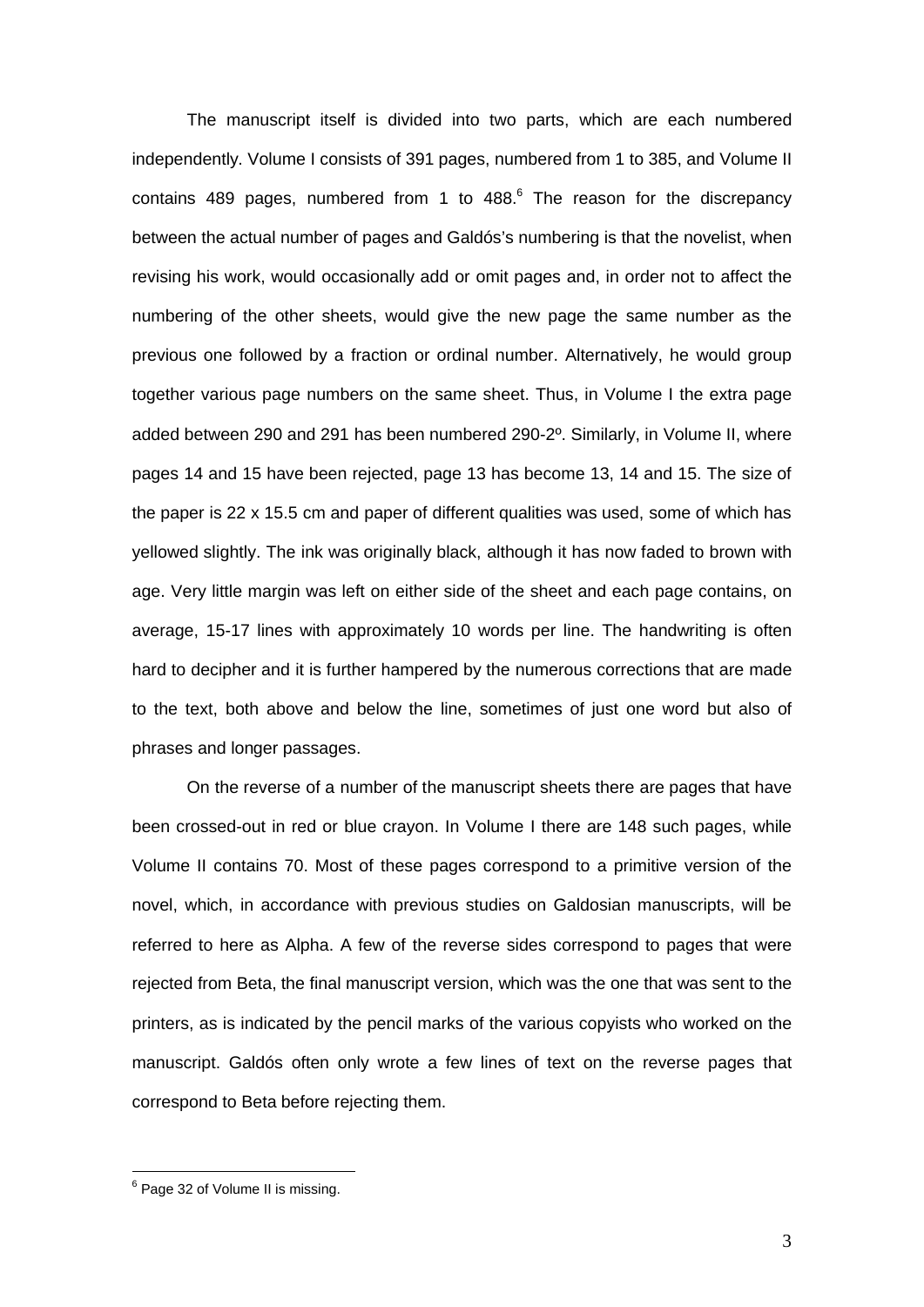In the case of the EDC manuscript it is possible to construct a fairly complete picture of the early draft. Unlike Beta, this version is not divided into two volumes and is numbered straight through from 2 to 289, plus an unnumbered final page which sketches out the novel's closing events. Although initially it would appear that the first page of Alpha is missing, in actual fact it seems highly likely that the opening page of the primitive version was incorporated into Beta as page 1, and there are a number of reasons for thinking this. The ink, handwriting style and type of paper used for Beta page 1 are the same as those used on Alpha page 2, suggesting that they follow on. Moreover, the text itself also suggests a continuation between the two pages, with page 1 ending 'enga-' and page 2A beginning 'lanar'. In the final version page 2 the ink is different, the paper used is much thicker and less shiny, and the handwriting is much neater and smaller, suggesting that this page was written at a later stage. Therefore, if we take page 1 of the final version to be the original first page, the pages remaining from Alpha are as follows: pages 1-3, 6-7, 10-11, 13-15, 17, 19-39 (with pages 22-25 renumbered in the final draft as 26-29, and 36(?)-39 as 45-48), 41-60, 62-64 (renumbered as 80-82), 66-80 (with 79-80 renumbered as 112-13), 82-83, 85-87 (with 85-86 renumbered as 123-24), 91, 94-99, 104-159 (with 104 renumbered as 150, 115 as 164, 123-131 as 177-85), 161-187 (with 170 renumbered as 322, 171 as 324-2º and 172 as 325), a page that is then numbered '189 á 200', 201-211 (with 204-05 renumbered as Volume II, 6-7, 206-08 as 9-11, and 209(?) as 18), 213-14, 218-45 (with 221-24 renumbered as 42-2º-45 and 227-29 renumbered as 48-50), 248-56, 258- 66, 269-89, plus the final unnumbered page. $<sup>7</sup>$ </sup>

According to the deleted date on the first page, Galdós began work on the novel on 3 January 1883. The date on the final page of Volume II of the manuscript indicates that he completed work in May 1883 in Madrid. Although there are no dates to indicate when he completed Alpha and began work on Beta, there is a date at the end of

<u>.</u>

 $^7$  There are 32 pages missing from the 289 (+1) pages of Alpha, which are as follows: 4, 5, 8, 9, 12, 16, 18, 40, 61, 65, 81, 84, 88-90, 92, 93, 100-03, 160, 188, 212, 215-17, 246, 247, 257, 267 and 268.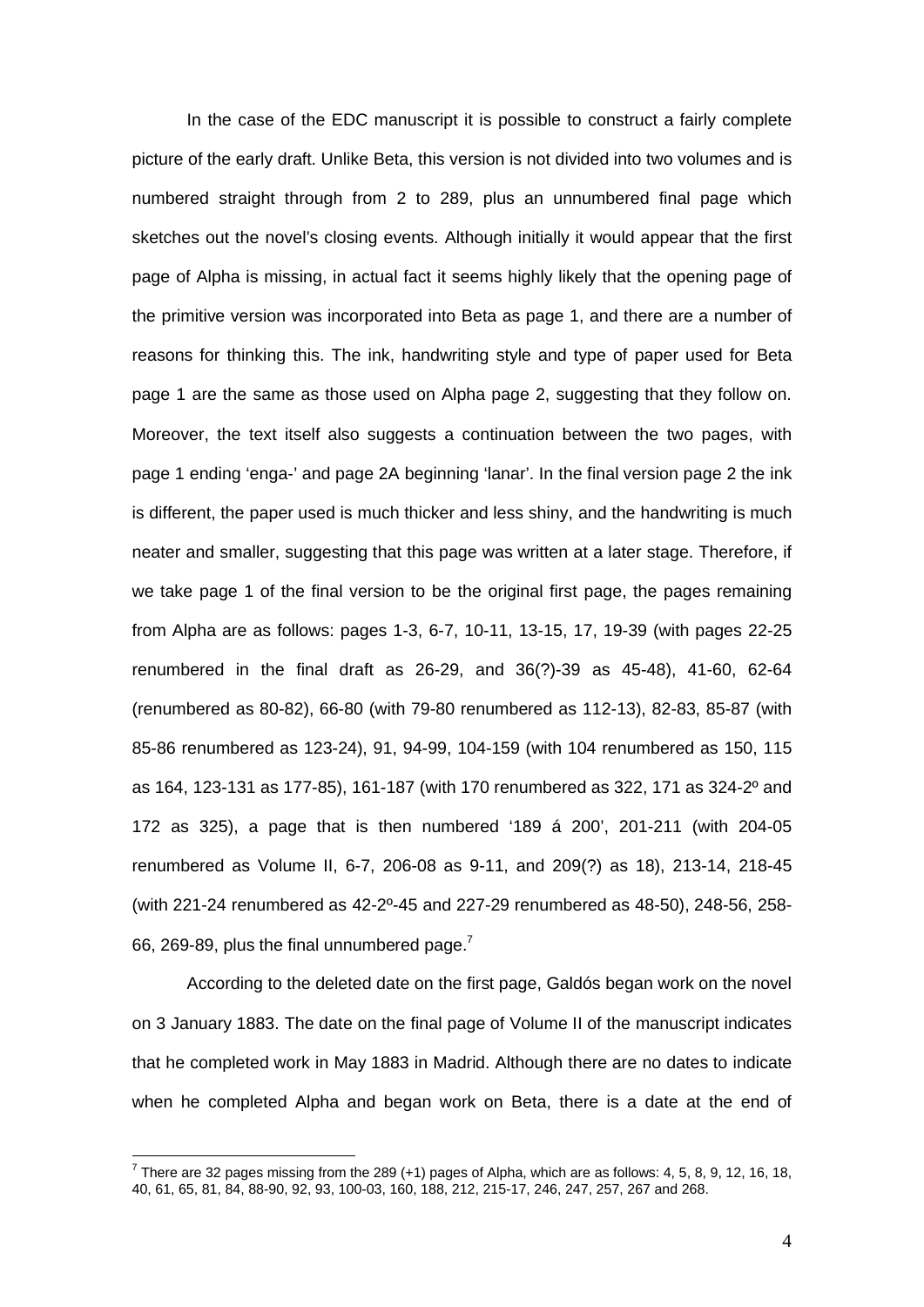Volume I that reads '19-IV', which suggests that composition of Alpha and the first volume of Beta took nearly four months to finish. This date also suggests that composition of Volume II was much quicker. While work on the manuscript was completed by May, Galdós continued to work on the novel after this date. Although the galley proofs for EDC do not exist, it is clear from a comparison between the final manuscript draft and the first edition of the novel that Galdós continued to make changes to the text while correcting the proofs. These changes tend to be minor alterations at the word level, aimed at refining vocabulary, sharpening expressions and improving incisiveness.

As with most Galdosian manuscripts, EDC contains numerous drawings and sketches, many of which undoubtedly relate to the text, as Shoemaker explains:

> El novelista trazó en los manuscritos de sus obras manos, cuerpos enteros, y, sobre todo, cabezas que se transformarían literariamente en los personajes de sus obras.<sup>8</sup>

In EDC, there is a drawing of the head of a stern-looking, bearded man on both 57A and 69A, possibly Pedro Polo. 26A, 34A and 42A all contain drawings of the head of a young man, who could either be Miquis, Cienfuegos or perhaps even Ruiz. There is a drawing of a sad-looking young woman on I, 141B and 146B, which Schnepf suggests could be Amparo or Higinia Balanguer Ostolé, the maid convicted in the 'crimen de la calle de Fuencarral'. However, the latter seems unlikely as the event took place in 1888, some five years after the manuscript was completed.<sup>9</sup> As well as drawings of people, the EDC manuscript contains sketches of objects that relate to the text, such as I,147B that contains a drawing of a boot, which relates to Felipe's problems in finding respectable footwear. The drawings of a dressing table with a mirror and an unfinished table on I, 300B and 327B undoubtedly relate to Doña Isabel's

<sup>&</sup>lt;sup>8</sup> W. H. Shoemaker, 'Cómo era Galdós', *Anales Galdosianos*, 8 (1973), 5-18.<br><sup>9</sup> Michael A., Sebnest, 'Caldós'e, El destar, Cantana Manuesipti, Badra.

Michael A. Schnepf, 'Galdós's *El doctor Centeno* Manuscript: Pedro Polo and Other Curiosities', *Romance Quarterly*, 44 (1994), 36-42.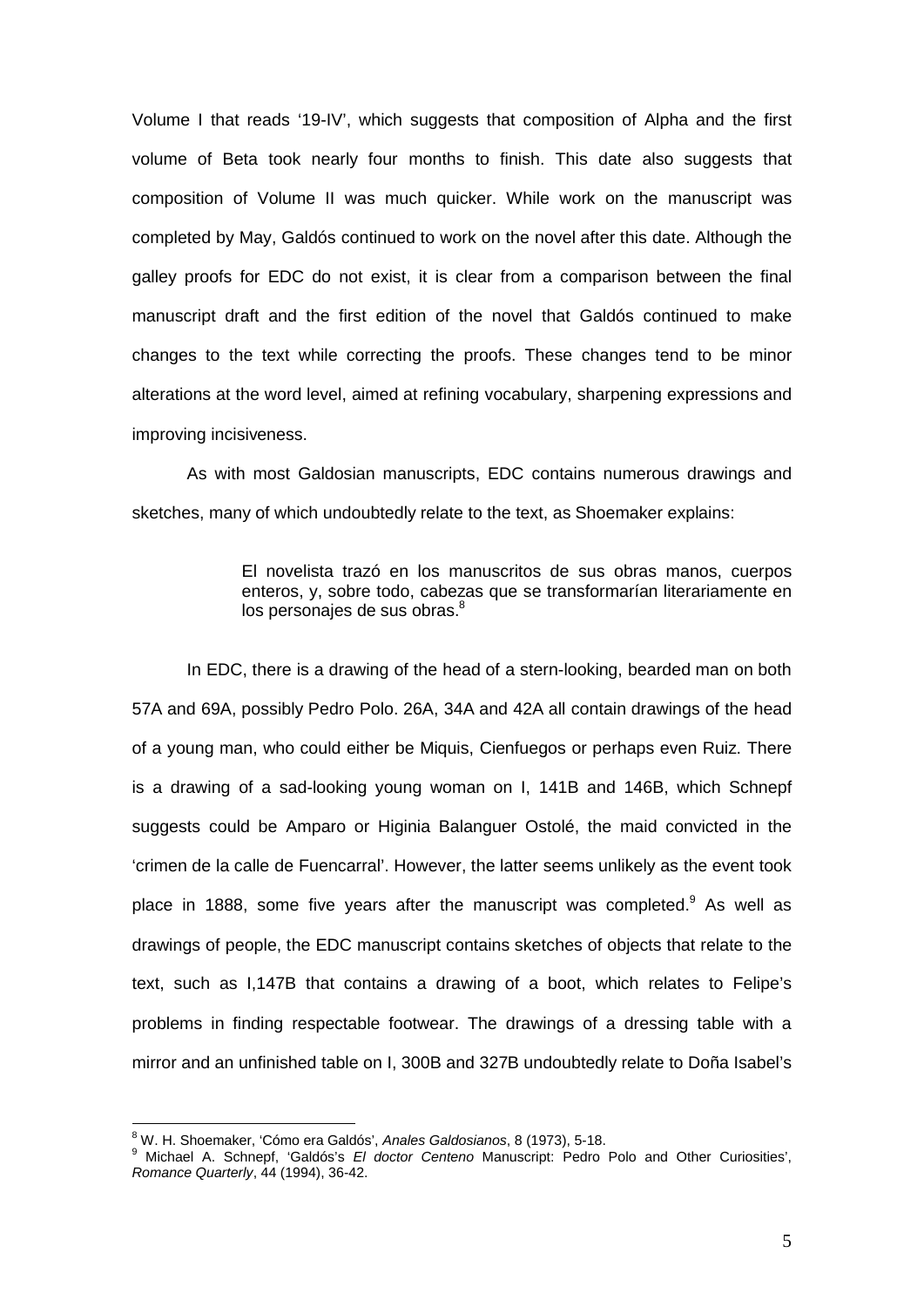furniture collection. There are also other unconnected drawings, such as the sketch of two birds on I,140B and the sketch of an urn on I,137B. Other extraneous material in the manuscript includes a sheet that reads, in English, 'Gloria: A novel translated from the Spanish' (unnumbered, found on the reverse of I, 68B) and a note on the reverse of II, 450B that reads 'Estoy con medida onza de chocolate' and which may have been signed Benito.

Other interesting features of the manuscript are a list of definitive character names on 150A and a summary of chapter title headings on II, 380B. A couple of reverse sheets contain a few words, perhaps jotted down in a moment of inspiration. The reverse of II, 174B reads 'dos personas más había en la casa', while the reverse of II, 253B reads 'Tantas vueltas había dado en su espíritu virrey', in reference to Alejandro's playwriting activities. A number of pages contain partial plans of the novel. A150 contains the following:

> Afición [illegible] de doña Claudia o Marcelina a la lotería, a la que juega siempre con estudio. Jugando con ella en participación, se sacó Amparo las 4 pesetas que le da a Celipo. Descripción idealista de Amparo al despedir a Celipo.

157A, which is where the description of Doña Isabel and her house begins, includes the notes 'echar cartas, que vive al lado. Odio a los Miquis. Tradición de familia. Aseo, escrúpulos, gatos. Devoción'. On 189A Galdós leaves a note to remind himself to describe the guesthouse: 'Ahora descripción de la casa de huéspedes'. Page 281A sums up Volume II of the novel: 'Ruiz – comedia. Gran miseria – limosna. Flip e Ido piden. Diagnóstico – autopsia. Gran diálogo. Muerte'. The final unnumbered page of Alpha contains an outline of the final events of the novel:

> Se enfada porque no lo han llamado. Colecta para el entierro.... Ruiz no da nada. Buscan ropa para vestirle. No hay. Entre todos reúnen ropa. Cienfuegos devuelve el dinero. Ido quiere devolverlo; pero Felipe no lo consiente. Ido y Felipe lo visten.